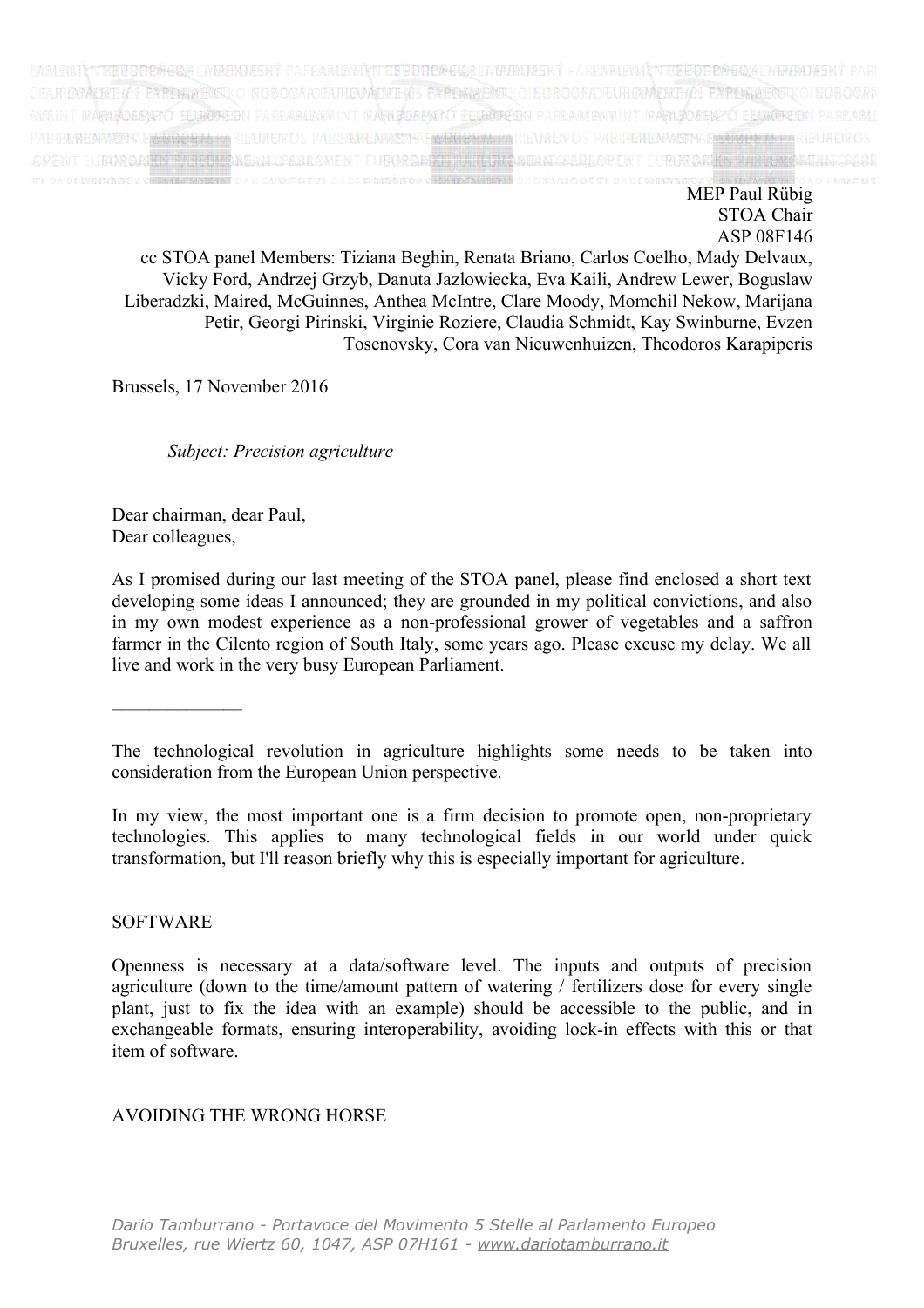

EBPOΠΕЙСКИ ПАРЛАМЕНТ PARLAMENTO EUROPEO EVROPSKÝ PARI EUROPÄISCHES PARLAMENT EUROOPA PARLAMENT EYPΩΠΑΪΚΟ ΚΟΙΝΟΒΟΥΛΙ PARLEMENT EUROPÉEN PARLAIMINT NA HEORPA EUROPSKI PARLAME EIROPAS PARLAMENTS EUROPOS PARLAMENTAS EURÓPAI PARLAMENT EUROPEES PARLEMENT PARLAMENT EUROPEJSKI PARLAMENTO EUR EURÓPSKY PARLAMENT EVROPSKI PARLAMENT EUROOPAN PARLAMENT

The main reasons are two: if we want to stimulate innovation across Europe, many tools are going to be developed, some of them will thrive, many won't have success, and all the surviving ones will need to interact very intensively with each other.

If we want our farmers to take that leap forward, and go for a transformed, intensely technological model, they need to do it without been afraid about the risk of "betting on the wrong horse", and having to start again from scratch in a few years, supporting costs out of their capabilities. This is especially important taking into account the land property structure which characterizes most Europe, which in turn is linked to resource constraints affecting most of our farmers.

## HARDWARE

Beyond data/software, open standards, manuals, components and projects are needed for hardware (robots, drones, sensors, whatever you want to add to the list). This is essential to help medium, small and micro enterprises. For empowering them, not just to be users but also to dare to be developers. They are the men & women who know the terrain, who must be trained properly (all these issues need to become urgently an important part of the curricula of Agrarian Professional Schools and Faculties and similar learning institutions), and who should push forward decentralized autonomous system, where they are able to act with maximum freedom in order to operate their hardware, to maintain and repair it, to transform/adapt it, to integrate it with other pieces/systems, and eventually to use it as the basis for developing something new, individually or more likely in cooperation with others (perhaps with their neighbours in the field next to theirs, or perhaps with other European farmers two thousand kilometres away). All these needs can be channelled down to the motto "innovate!", and play together with the needs to avoid lock-in and hedge economic risks that I was commenting for the software/data part.

## BEYOND XX CENTURY IDEOLOGIES AND ECONOMIC/PRODUCTION MODELS

My point is: here we cannot afford to think ideologically. We need to develop politically and legislatively a resilient system which will be able to surf successfully not only climate change and shrinking natural resources, but also the big massive wave of technological evolution that is coming our way. This approach is neither left-wing nor right-wing. This is a call to a new approach that must be able to hit simultaneously some very ambitious goals: to keep smart, motivated young people in the agricultural sector; to avoid a domination of the sector by huge foreign powers; to guarantee our food quality, safety, security; to conserve our territory and environment; and many more…

Tools for materializing this project? I am open to your ideas, since you are much more experienced than me. An European Agency? A Charter for European Agriculture? A targeted, synergic combination of existing tools (H2020, Structural Funds, PAC, ...)?